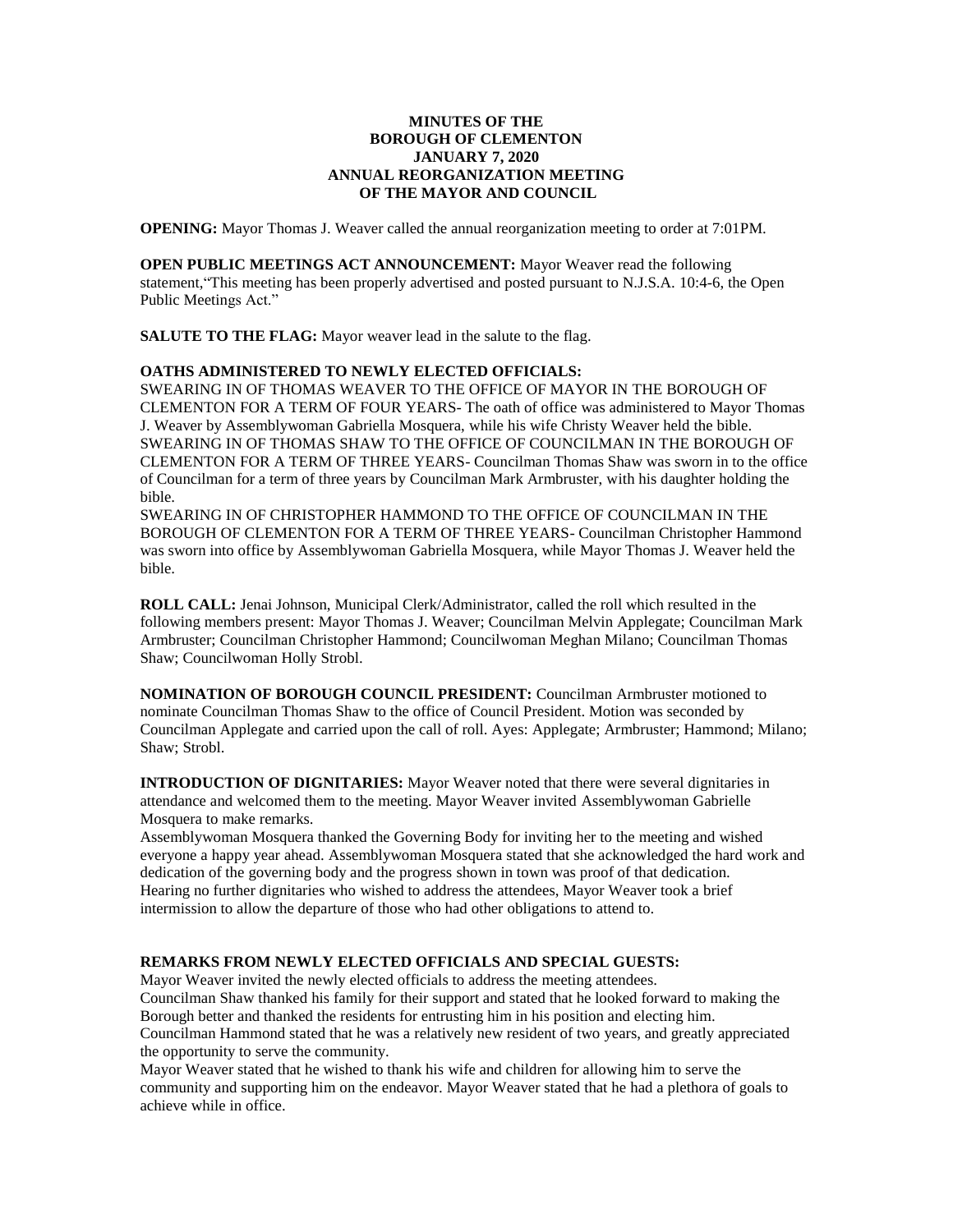#### **ORDINANCES AND RESOLUTIONS:**

*INTRODUCTION/FIRST READING*

ORDINANCE 2020-01 PROVIDING FOR THE SALARIES AND WAGES OF EMPLOYEES AND OTHER OFFICIALS RETROACTIVE TO JANUARY 1, 2020. Councilman Armbruster motioned to approve on first reading, seconded by Councilman Shaw and motion was carried upon the call of roll. Ayes: Applegate; Armbruster; Hammond; Milano; Shaw; Strobl.

RESOLUTION R20-01 APPOINTING MUNICIPAL ATTORNEY, GEORGE J. BOTCHEOS, JR., 1202 LAUREL OAK ROAD, VOORHEES, NEW JERSEY. Mayor Weaver read by title. Councilman Armbruster motioned to approve, seconded by Councilwoman Strobl and motion was carried upon the call of roll. Ayes: Applegate; Armbruster; Hammond; Milano; Shaw; Strobl.

RESOLUTION R20-02 APPOINTING MUNICIPAL ACCOUNTANT BOWMAN AND COMPANY, LLP, 601 WHITE HORSE ROAD, VOORHEES, NEW JERSEY. Mayor Weaver read by title. Councilman Armbruster motioned to approve, seconded by Councilwoman Strobl and motion was carried upon the call of roll. Ayes: Applegate; Armbruster; Hammond; Milano; Shaw; Strobl.

RESOLUTION R20-03 APPOINTING MUNICIPAL ENGINEER FOR GENERAL ENGINEERING SERVICES, BACH ASSOCIATES, 304 WHITE HORSE PIKE, HADDON HEIGHTS, NEW JERSEY. Mayor Weaver read by title. Councilman Applegate motioned to approve, seconded by Councilman Armbruster and motion was carried upon the call of roll. Ayes: Applegate; Armbruster; Hammond; Milano; Shaw; Strobl.

RESOLUTION R20-04 APPOINTING BOND COUNSEL, PARKER MCCAY , MOUNT LAUREL, NEW JERSEY. Mayor Weaver read by title. Councilman Armbruster motioned to approve, seconded by Councilwoman Strobl and motion was carried upon the call of roll. Ayes: Applegate; Armbruster; Hammond; Milano; Shaw; Strobl.

RESOLUTION R20-05 APPOINTING MUNICIPAL PROSECUTOR CHERYL COHEN, FOR YEAR 2020. Mayor Weaver read by title. Councilman Shaw motioned to approve, seconded by Councilman Armbruster and motion was carried upon the call of roll. Ayes: Applegate; Armbruster; Hammond; Milano; Shaw; Strobl.

RESOLUTION R20-06 APPOINTING INSURANCE BROKER, HARDENBERGH INSURANCE AGENCY, MARLTON, NEW JERSEY. Mayor Weaver read by title. Councilman Armbruster motioned to approve, seconded by Councilman Shaw and motion was carried upon the call of roll. Ayes: Applegate; Armbruster; Hammond; Milano; Shaw; Strobl.

RESOLUTION R20-07 APPOINTING LABOR COUNSEL, GRACE, MARMERO & ASSOCIATES, LLP, 44 EUCLID STREET, WOODBURY, NEW JERSEY. Mayor Weaver read by title. Councilman Armbruster motioned to approve, seconded by Councilman Shaw and motion was carried upon the call of roll. Ayes: Applegate; Armbruster; Hammond; Milano; Shaw; Strobl.

RESOLUTION R20-08 APPOINTING PUBLIC DEFENDER, CHARLES WIGGINTON, GLOUCESTER CITY, NEW JERSEY. Mayor Weaver read by title. Councilwoman Strobl motioned to approve, seconded by Councilman Shaw and motion was carried upon the call of roll. Ayes: Applegate; Armbruster; Hammond; Milano; Shaw; Strobl.

Mayor Weaver read the following consent agenda resolutions: RESOLUTION R20-09 ADOPTING ROBERTS RULES OF ORDER

RESOLUTION R20-10 ADOPTING LEGAL NEWSPAPERS FOR THE BOROUGH OF CLEMENTON: THE CENTRAL RECORD AND COURIER POST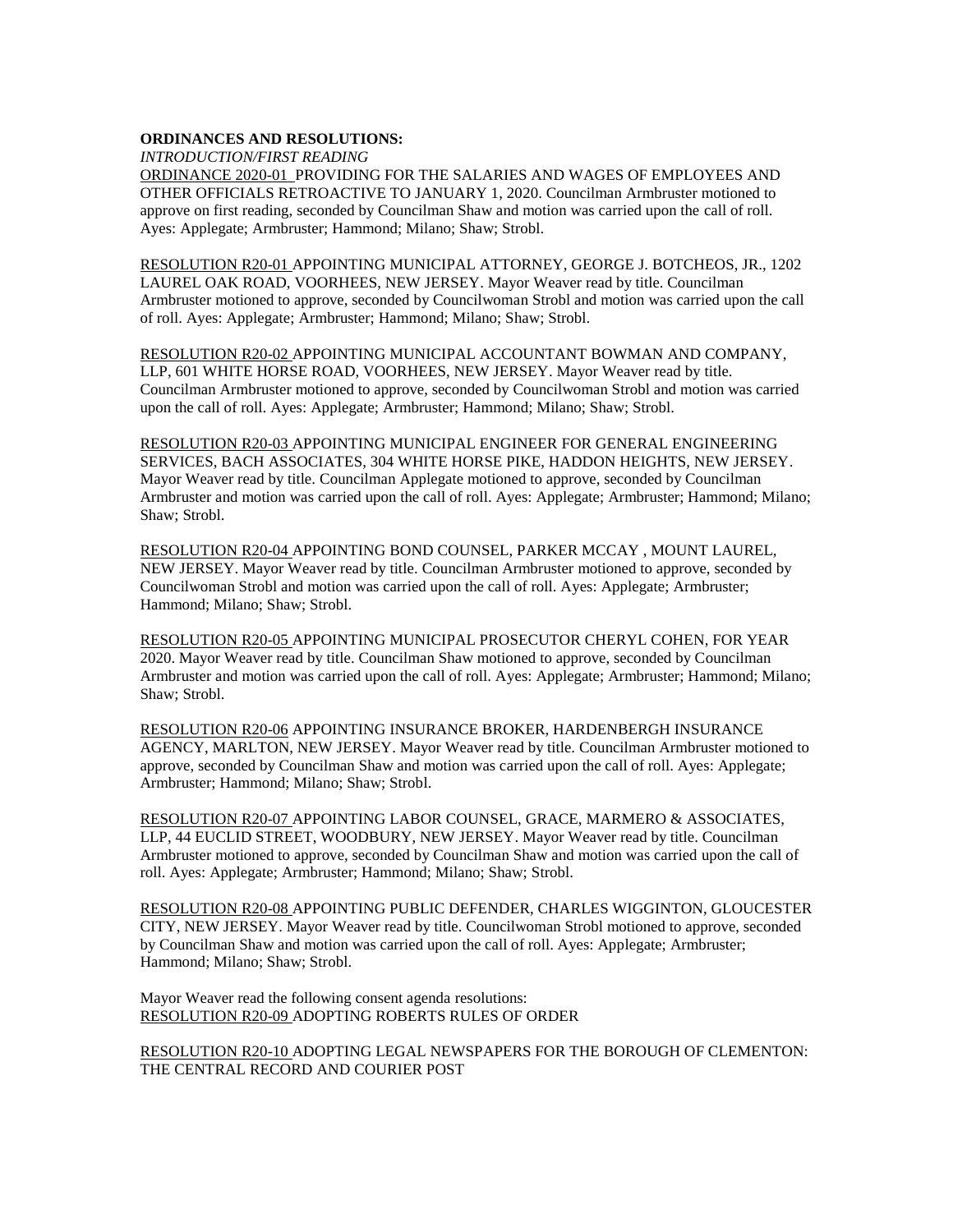RESOLUTION R20-11 AUTHORIZING LEGAL DEPOSITORIES OF FUNDS: BENEFICIAL BANK, NA; T.D. BANK N.A.; SOVEREIGN BANK; REPUBLIC BANK; NJ CASH MANAGEMENT FUND

RESOLUTION R20-12 AUTHORIZING OFFICIALS TO SIGN CHECKS: MAYOR, COUNCIL PRESIDENT, CHIEF FINANCE OFFICER, MUNICIPAL CLERK, DEPUTY MUNICIPAL CLERK

RESOLUTION R20-13 AUTHORIZING OFFICIALS TO SIGN TAX TITLE LIEN CHECKS: TAX COLLECTOR AND CHIEF FINANCIAL OFFICER

RESOLUTION R20-14 AUTHORIZING PETTY CASH FUNDS

RESOLUTION R20-15 AUTHORIZING BONDS FOR BOROUGH OFFICIALS

RESOLUTION R20-16 AUTHORIZING BONDS FOR COURT OFFICIALS

RESOLUTION R20-17 AUTHORIZING INTEREST CHARGES FOR DELINQUENT TAXES

RESOLUTION R20-18 AUTHORIZING CHARGE FOR DUPLICATE TAX BILLS

RESOLUTION R20-19 ADOPTING 2020 SCHEDULE OF COUNCIL MEETINGS

RESOLUTION R20-20 AUTHORIZING MAYOR AND COUNCIL EXPENSES

RESOLUTION R20-21 ADOPTING POLICE RULES AND REGULATIONS FOR THE POLICE DEPARTMENT AS AMENDED

RESOLUTION R20-22 DESIGNATING DELEGATES TO THE CAMDEN COUNTY COMMUNITY DEVELOPMENT BLOCK GRANT PROGRAM FOR 2020

RESOLUTION R20-23 AUTHORIZING PARTICIPATION IN THE SAFE AND SECURE COMMUNITIES PROGRAM AND NAMING THE PROGRAM COORDINATOR

Councilman Armbruster motioned to approve Resolutions R20-09 thru and including Resolution R20-23. Motion was seconded by Councilman Applegate and carried upon the call of roll. Ayes: Applegate; Armbruster; Hammond; Milano; Shaw; Strobl.

RESOLUTION R20-24 APPOINTING BROWN & CONNERY AS LABOR COUNSEL FOR YEAR 2020. Mayor Weaver read by title. Councilman Armbruster motioned to approve, seconded by Councilman Shaw and motion was carried upon the call of roll. Ayes: Applegate; Armbruster; Hammond; Milano; Shaw; Strobl.

RESOLUTION R20-25 AUTHORIZING SUBSEQUENT APPOINTMENTS/POSITIONS HELD FOR FUTURE CONSIDERATION AT 2019 COUNCIL MEETINGS

RESOLUTION R20-26 TO ADOPT MUTUAL AID AGREEMENT WITH COUNTY POLICE **AGENCIES** 

Councilman Armbruster motioned to approve Resolutions R20-25 and R20-26. Motion was seconded by Councilman Shaw and carried upon the call of roll. Ayes: Applegate; Armbruster; Hammond; Milano; Shaw; Strobl.

RESOLUTION R20-27 TO ADOPT 2020 TEMPORARY BUDGET. Mayor Weaver read by title. Councilwoman Milano motioned to approve, seconded by Councilwoman Strobl and motion was carried upon the call of roll. Ayes: Applegate; Armbruster; Hammond; Milano; Shaw; Strobl.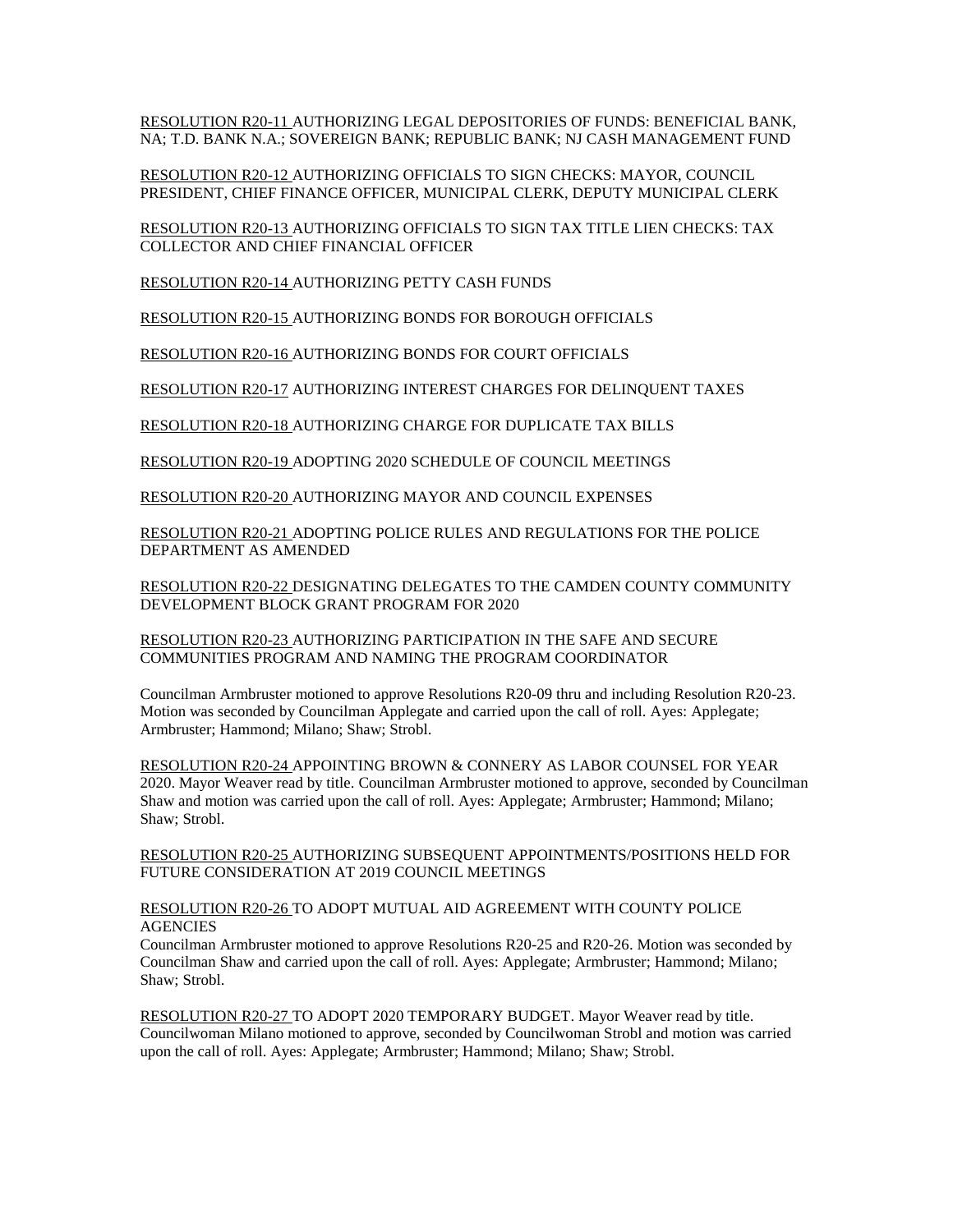RESOLUTION R20-28 CONFIRMING COUNCIL ASSIGMENTS FOR 2020. Mayor Weaver read by title. Councilman Armbruster motioned to approve, seconded by Councilwoman Milano and motion was carried upon the call of roll. Ayes: Applegate; Armbruster; Hammond; Milano; Shaw; Strobl.

Mayor Weaver read the following consent agenda items inclusive of Resolutions R20-29 through and including Resolution R20-39.

RESOLUTION R20-29 AWARDING CONTRACT FOR ANIMAL CONTROL SERVICES TO INDEPENDENT ANIMAL CONTROL INC, FOR THE PERIOD BETWEEN AND INCLUDING JANUARY 1, 2020 TO DECEMBER 31, 2020

RESOLUTION R20-30 ACCEPTING THE CASH MANAGEMENT PLAN FOR 2020

RESOLUTION R20-31 AUTHORIZING THE CHIEF FINANCE OFFICER TO REFUND CERTAIN ESCROW BALANCES AND VARIOUS OTHER REVENUES ON DEPOSIT WITH THE BOROUGH OF CLEMENTON FOR YEAR 2020

RESOLUTION R20-32 AUTHORIZING CONTRACTS WITH CERTAIN APPROVED STATE CONTRACT VENDORS FOR CONTRACTING UNITS PURSUANT TO NJSA 4A:11-12a

RESOLUTION R20-33 AUTHORIZING INTERLOCAL SERVICES PARTICIPATION BETWEEN THE BOROUGH OF CLEMENTON AND COUNTY OF CAMDEN FOR COOPERATIVE PURCHASING FOR YEAR 2020

RESOLUTION R20-34 AFFIRMING RESOLUTION R00-92, OPEN SPACE REFERENDUM

RESOLUTION R20-35 AUTHORIZING USE OF GOVDEALS FOR ONLINE AUCTIONING OF SURPLUS EQUIPMENT

RESOLUTION R20-36 APPOINTING PHOENIX ADVISORS AS CONTINUING DISCLOSURE AGENT REGISTERED MUNICIPAL ADVISOR FOR YEAR 2020

RESOLUTION R20-37 RESCINDING RESOLUTION R19-168 AND AWARDING CONTRACT TO VOORHEES ANIMAL ORPHANAGE FOR YEAR 2020

RESOLUTION R20-38 AUTHORIZING APPOINTMENT OF FEDERICI & AKIN, P.A. AS MUNICIPAL ENGINEER FOR SERVICES IN THE BOROUGH OF CLEMENTON

RESOLUTION R20-39 AUTHORIZING VARIOUS APPOINTMENTS OF EMPLOYEES AND OFFICIALS OF THE BOROUGH OF CLEMENTON

Councilman Armbruster motioned to approve Resolutions R20-29 thru R20-39. Motion was seconded by Councilman Shaw and carried upon the call of roll. Ayes: Applegate; Armbruster; Hammond; Milano; Shaw; Strobl.

# **MAYORAL APPOINTMENTS:**

Mayor Weaver announced the following mayoral appointments to the Joint Land Use Board of the Borough of Clementon-

CHRISTOPHER MCKELVEY CLASS IV JOINT LANDUSE BOARD WITH TERM EXP. 12/31/23 FRANK NAURATH ALTERNATE JOINT LANDUSE BOARD WITH TERM EXP. 12/31/21

Councilman Shaw motioned to appoint MARK ARMBRUSTER to the position of CLASS III JOINT LANDUSE BOARD WITH TERM EXP 12/31/20. Motion was seconded by Councilman Applegate and carried upon the call of roll. Ayes: Applegate; Armbruster; Hammond; Milano; Shaw; Strobl.

#### **PRIVILEGE OF THE FLOOR:**

Mayor Weaver opened the floor to the public for anyone wishing to speak.